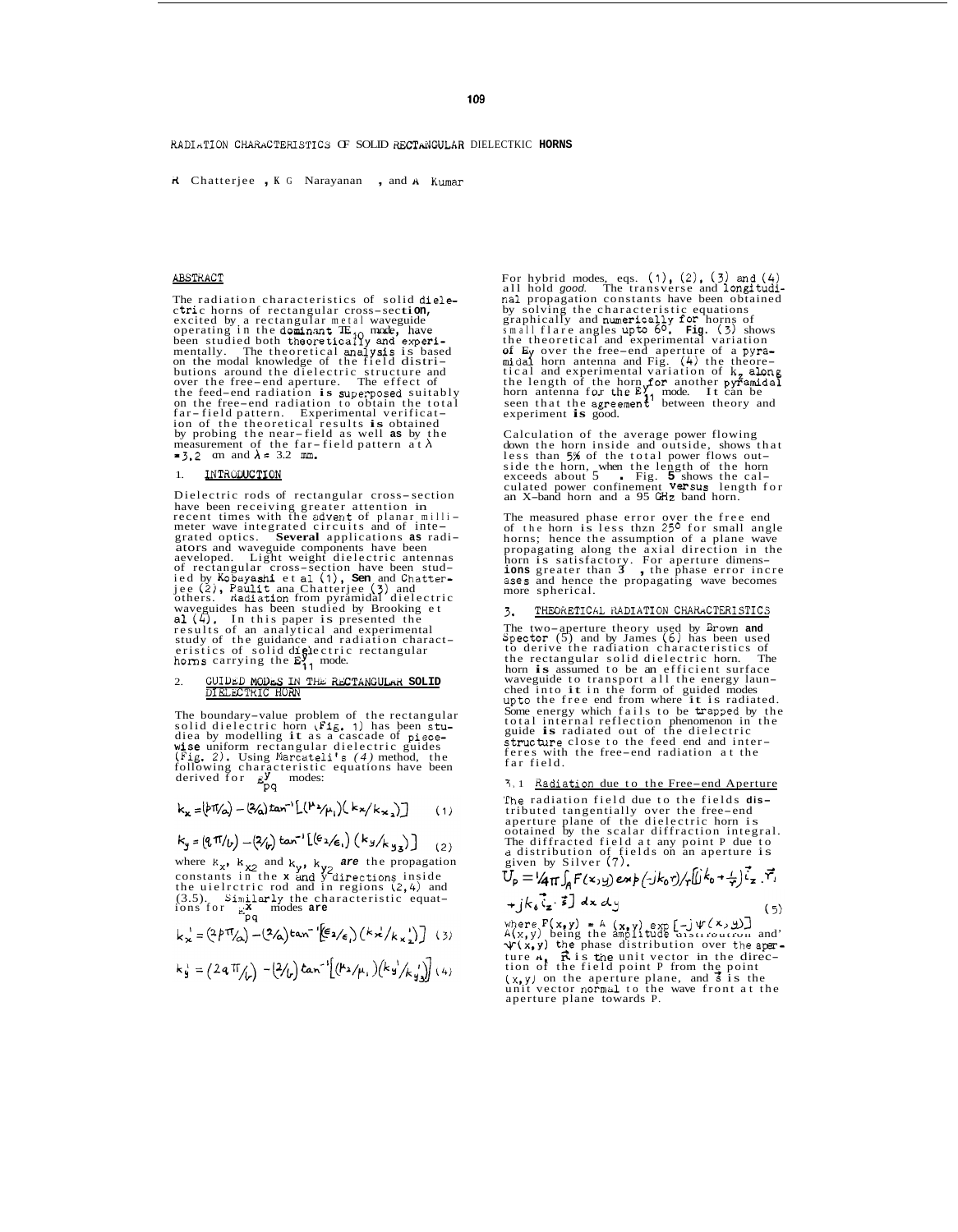The phase  $(x, y)$  at the point  $(x, y, z_t)$  on the free-end aperture plane  $z = z_+$  is given bY

$$
\Psi(x,y) = \int_0^x k_z dR_s
$$
  
=  $\left(\frac{1}{\cos \theta_s}\right) \int_0^{z_t} k_z dz$  (6)

where

$$
\theta_{\xi} = \tan^{-1} |(x^2 + y^2)^{1/2}/z_t|
$$
 (7)

 $R_{\xi}$  being the radial distance from the origin<br>to the point  $(x,y,z)$ , if the distribution of<br>phase over the aperture is assumed to be<br>that corresponding to the Presence of a sphe<br>rical wave at this plane, in a manner sim horn as given **by** Collin and Zucker (8). Eq. (6) is used in evaluating **eq.** (5).

# 3.2 Radiation due to the Feed-end

The radiation from the feed-end is assumed<br>to be that of the open-ended rectangular<br>metal wave-guide launcher, as modified by<br>the presence of the dielectric in front of<br>it. A relative amplitude weighting factor<br>which give **67** mode is  $P_{04}$  and if the power that can be radiated out  $Q_f^2$  the free-end plane is  $P_{T}$ , then

$$
P_{\Gamma} = (1 - \Gamma) (1 - \alpha) P_{\mathbf{D}} \tag{8}
$$

where  $T$  = power reflection coefficient at the feed-end and  $\alpha$  is the fraction of the total power P<sub>L</sub> that escapes the dielectric guide<br>by radiation at the feed-end junction. The<br>maximum value  $P_{T_{max}}$  of  $P_T$  is given by

$$
P_{Tmax} = P_{D} = P_{L} \tag{9}
$$

Using eq. (9)), the maximum ratio of the fie-<br>Id amplitude coefficient  $C_1$  of the  $\mathcal{E}_1$  mode<br>to the field amplitude coefficient  $A_1$  of<br>the TE n mode can be evaluated. This ratio<br> $(C_1/A_{10})$  has to be reduced to obt fern with the experimental pattern, when the<br>feed-end **and** free-end radiation patterns are<br>superimposed to obtain **the** total radiation<br>pattern. the maximum ratio of the fie-

Due to refraction effects at the boundary<br>surfaces of the dielectric horn, the radiat-<br>ion from the feed-end is modified in two<br>ways as follows: (a) The direction of the<br>emergent ray is modified and this shifts the<br>angula

## 4. EXPERIMENTAL

The observed radiation patterns of rectangular solid dielectric horns excited **by** a simple open ended metal waveguide launcher have a<br>characteristic side-lobe structure with<br>spaced minima resulting from the interference<br>effects of the feed-end radiation and the<br>free-end radiation.

The patterns are fairly similar in the **E** and **H** planes. The maximum **gain is** about 6 db. The cross-polarized field components are quite small. The positions of the first few minima and the gain along the boresight direction<br>are sensitive functions of the flare angle of<br>the horn, for a given horn length. These<br>characteristics suggest the possibility of<br>utilizing such antennas in specialized appli-<br>cat These

Fig. 6 and 7 show experimental and theoretical radiation patterns of two horns  $a t \lambda = 3.2$  cm and  $\lambda = 3.2$  mm respectively.

### 5. CONCLUSIONS

The agreement between theory and experiment<br>is good. The assumption of the  $E_{11}^{\prime}$  mode at<br>the terminal plane gives satisfactory results<br>for the radiation patterns<br>of small angle<br>horns, while it is necessary to consid angle

# **REFERENCES**

- 1. Kobayashi, S. et al, 1982, 'Dielectric<br>tapered rod antennas for millimeter-wave<br>applications', IEEE Trans. Ant, and Prop., VO~. *AP-X,* Noel, pp. 52-58.
- $\mathcal{L}$ Sen, T.K. and Chatterjee, R., 1978,<br>'Rectangular dielectric rod at microwave<br>frequencies - Parts I and I<sup>1</sup>, J.Ind.<br>Inst.Sci., Vol. 60, No.5,pp. 193-225.
- **3.**  Paulit, *S.K.* and Chatterjee, R., 1983, 'Radiation characteristics of tapered<br>rectangular dielectric rod antennas at
- *4.*  Brooking. N. et al, 1974. 'Radiation<br>patterns of oyramidal dielectric wave-<br>guides', <u>Electronics Lett.</u>, **Vol.** 10,<br>**No. 3,pp. 33-34.**
- *5.*  Brown,J. and Spector, J.O., 1957, 'The radiating properties of end-fire aerials;<br>Proc. IEE, Vol. 104 B, pp. 27-34.
- **6.**  James. J.R., 1967, 'Theoretical investi-<br>gations of cylindrical dielectric anten-<br>nas'. <u>Proc. IEE</u>, **vol.** 114, **No.3**,<br>pp. 309-319.
- 7. Silver, S., 1949, 'Microwave Antenna<br>Theory and Design', Radiation Laboratory<br>Series, Motraw Hill, pp 158-162, and
- 8. Collin, R.E. and Zucker,F.J. 1966,<br>'Antenna Theory, Part If', McGraw Hi<br>Chap. 21.
- 9. Narayanan, K.G., 1984, 'Radiation charac-<br>teristics of rectangular dielectric horn<br>**antennas',Ph.D.Thesis,Ind.Inst.Sci.,**<br>Bangalore, India.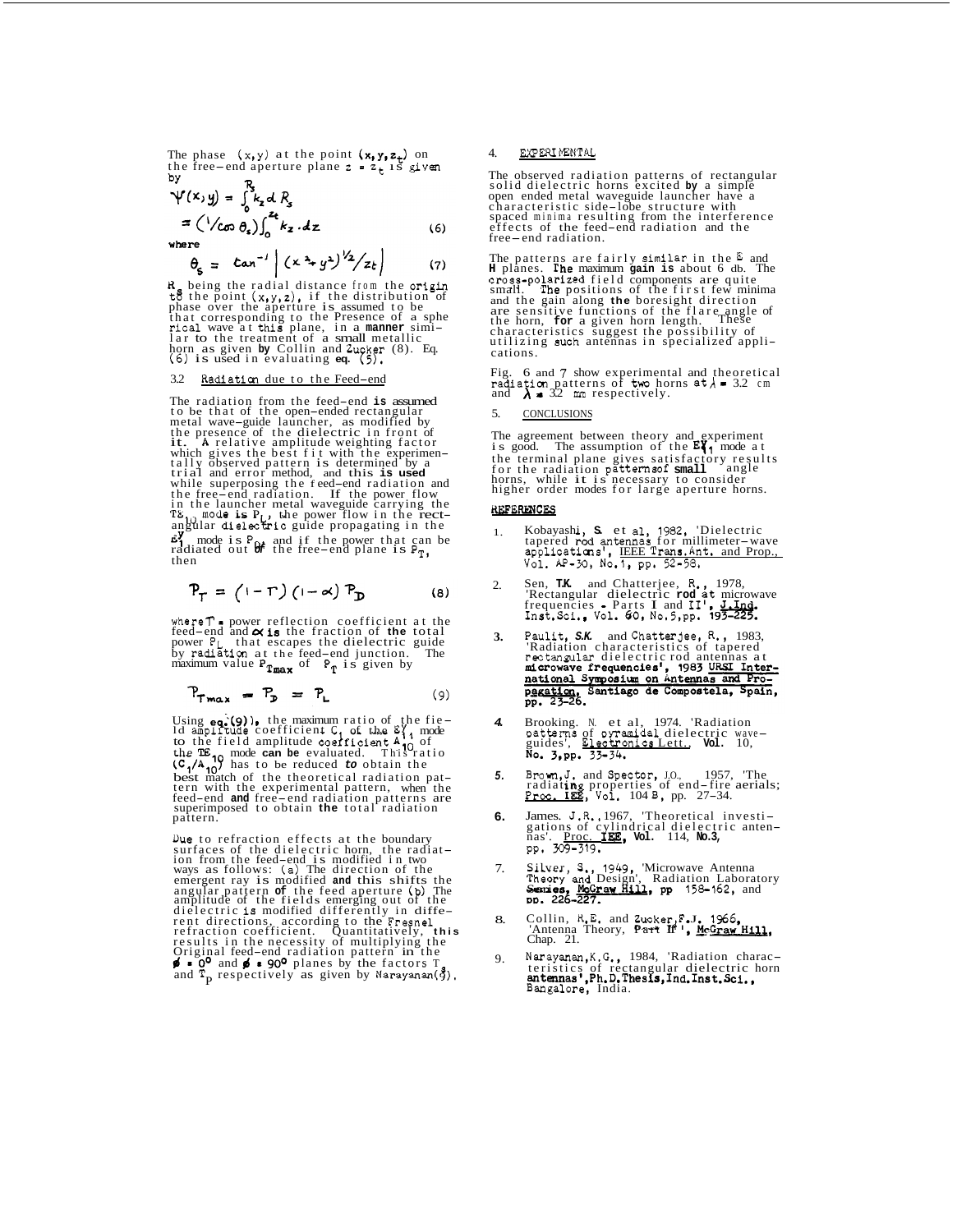

**GUIDE IN CROSS SECTION** 

FIG. 4. VARIATION OF FIELDS & kz ALONG<br>THE LENGTH OF THE HORN (PYRAMIDAL)